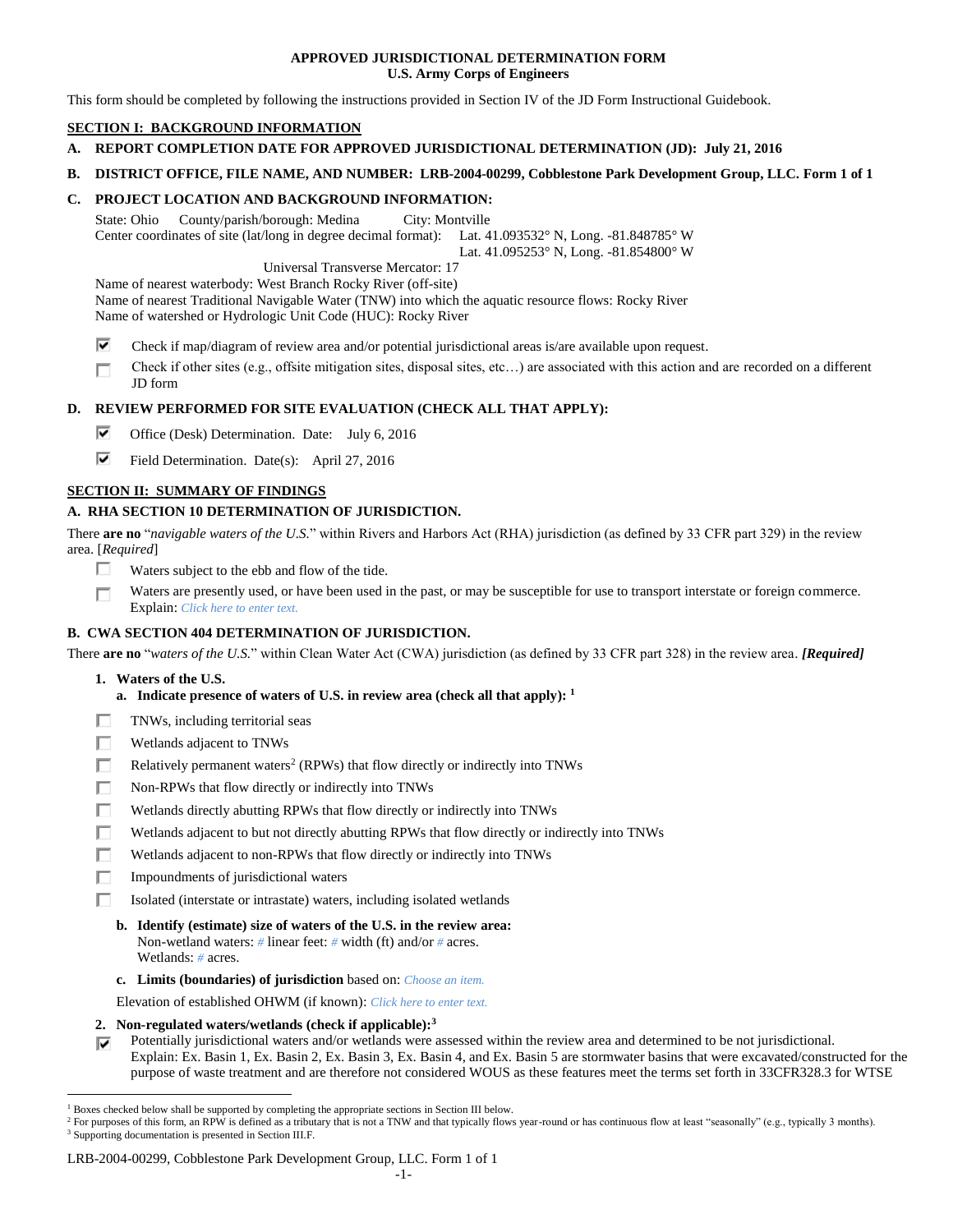((Waste treatment systems, including treatment ponds or lagoons designed to meet the requirements of CWA (other than cooling ponds as defined in 40 CFR 123.11(m) which also meet the criteria of this definition) are not waters of the United States.)).

## **SECTION III: CWA ANALYSIS**

## **A. TNWs AND WETLANDS ADJACENT TO TNWs**

**The agencies will assert jurisdiction over TNWs and wetlands adjacent to TNWs. If the aquatic resource is a TNW, complete Section III.A.1 and Section III.D.1. only; if the aquatic resource is a wetland adjacent to a TNW, complete Sections III.A.1 and 2 and Section III.D.1.; otherwise, see Section III.B below**.

**1. TNW** 

Identify TNW: *Click here to enter text.* Summarize rationale supporting determination: *Click here to enter text.*

## **2. Wetland adjacent to TNW**

Summarize rationale supporting conclusion that wetland is "adjacent": *Click here to enter text.*

## **B. CHARACTERISTICS OF TRIBUTARY (THAT IS NOT A TNW) AND ITS ADJACENT WETLANDS (IF ANY):**

**This section summarizes information regarding characteristics of the tributary and its adjacent wetlands, if any, and it helps determine whether or not the standards for jurisdiction established under Rapanos have been met.** 

**The agencies will assert jurisdiction over non-navigable tributaries of TNWs where the tributaries are "relatively permanent waters" (RPWs), i.e. tributaries that typically flow year-round or have continuous flow at least seasonally (e.g., typically 3 months). A wetland that directly abuts an RPW is also jurisdictional. If the aquatic resource is not a TNW, but has year-round (perennial) flow, skip to Section III.D.2. If the aquatic resource is a wetland directly abutting a tributary with perennial flow, skip to Section III.D.4.**

**A wetland that is adjacent to but that does not directly abut an RPW requires a significant nexus evaluation. Corps districts and EPA regions will include in the record any available information that documents the existence of a significant nexus between a relatively permanent tributary that is not perennial (and its adjacent wetlands if any) and a traditional navigable water, even though a significant nexus finding is not required as a matter of law.**

**If the waterbody<sup>4</sup> is not an RPW, or a wetland directly abutting an RPW, a JD will require additional data to determine if the waterbody has a significant nexus with a TNW. If the tributary has adjacent wetlands, the significant nexus evaluation must consider the tributary in combination with all of its adjacent wetlands. This significant nexus evaluation that combines, for analytical purposes, the tributary and all of its adjacent wetlands is used whether the review area identified in the JD request is the tributary, or its adjacent wetlands, or both. If the JD covers a tributary with adjacent wetlands, complete Section III.B.1 for the tributary, Section III.B.2 for any onsite wetlands, and Section III.B.3 for all wetlands adjacent to that tributary, both onsite and offsite. The determination whether a significant nexus exists is determined in Section III.C below.**

- **1. Characteristics of non-TNWs that flow directly or indirectly into TNW**
	- **(i) General Area Conditions:**

Watershed size: *# Choose an item.* Drainage area: *# Choose an item.*

Average annual rainfall: *#* inches Average annual snowfall: *#* inches

## **(ii) Physical Characteristics:**

- (a) Relationship with TNW:
	- $\Box$  Tributary flows directly into TNW.

Tributary flows through *Choose an item.* tributaries before entering TNW.

Project waters are *Choose an item.* river miles from TNW. Project waters are *Choose an item.* river miles from RPW. Project waters are *Choose an item.* aerial (straight) miles from TNW. Project waters are *Choose an item.* aerial (straight) miles from RPW. Project waters cross or serve as state boundaries. Explain: *Click here to enter text.*

Identify flow route to TNW<sup>5</sup>: Click here to enter text. Tributary stream order, if known: *Click here to enter text.*

- (b) General Tributary Characteristics (check all that apply):
	- **Tributary** is: □ Natural

 $\overline{a}$ 

- Artificial (man-made). Explain: *Click here to enter text.*
- Manipulated (man-altered). Explain: *Click here to enter text.*

#### LRB-2004-00299, Cobblestone Park Development Group, LLC. Form 1 of 1

<sup>&</sup>lt;sup>4</sup> Note that the Instructional Guidebook contains additional information regarding swales, ditches, washes, and erosional features generally and in the arid West. <sup>5</sup> Flow route can be described by identifying, e.g., tributary a, which flows through the review area, to flow into tributary b, which then flows into TNW.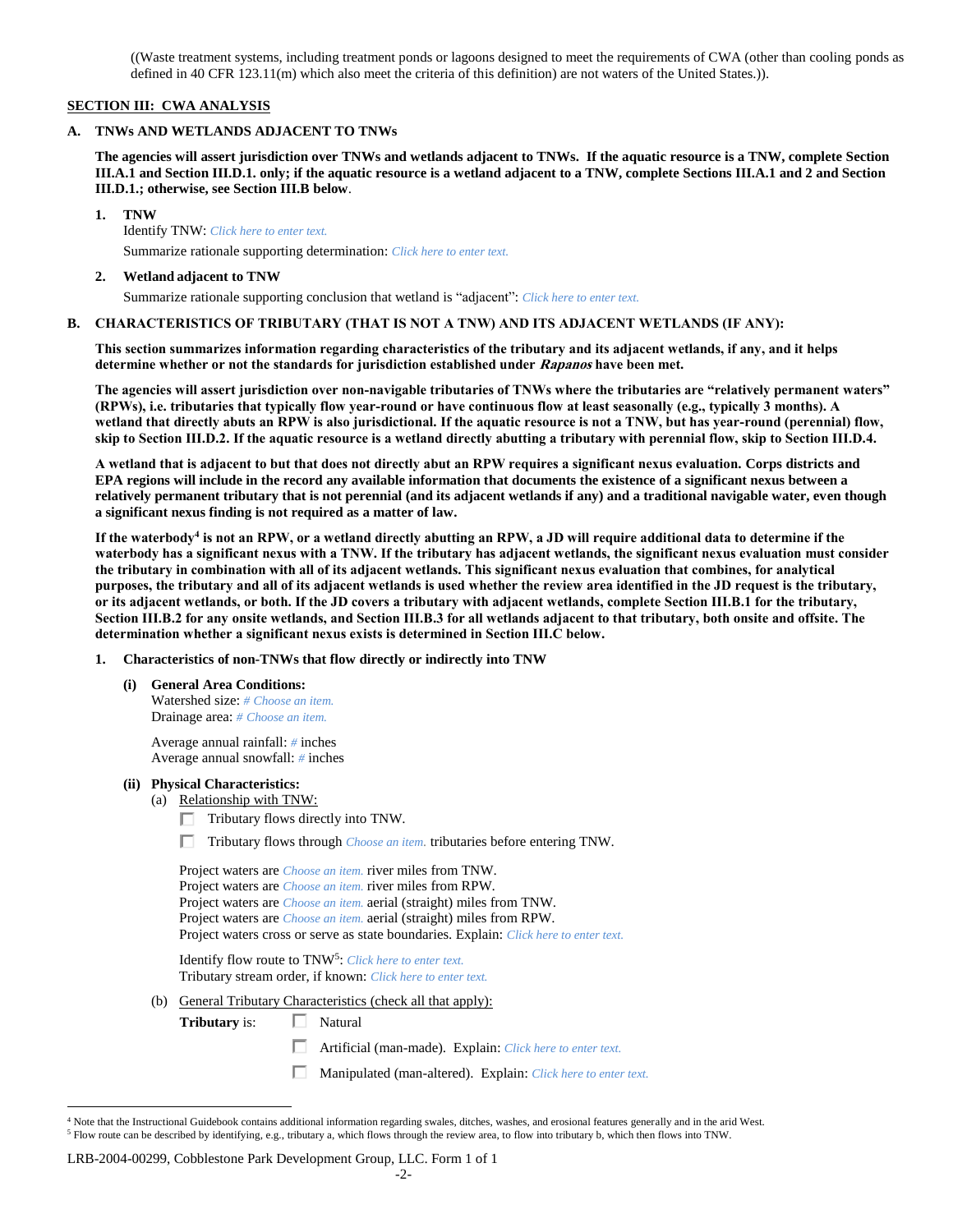| <b>Tributary</b> properties with respect to top of bank (estimate):<br>Average width: # feet<br>Average depth: # feet<br>Average side slopes: Choose an item.                                                                                                                                                                                                                                                                                                                                                                                                                                                                                                                                                                                          |  |  |  |  |
|--------------------------------------------------------------------------------------------------------------------------------------------------------------------------------------------------------------------------------------------------------------------------------------------------------------------------------------------------------------------------------------------------------------------------------------------------------------------------------------------------------------------------------------------------------------------------------------------------------------------------------------------------------------------------------------------------------------------------------------------------------|--|--|--|--|
| Primary tributary substrate composition (check all that apply):<br>Silts<br>Sands<br>Concrete                                                                                                                                                                                                                                                                                                                                                                                                                                                                                                                                                                                                                                                          |  |  |  |  |
| Cobbles<br>Gravel<br>Muck                                                                                                                                                                                                                                                                                                                                                                                                                                                                                                                                                                                                                                                                                                                              |  |  |  |  |
| Bedrock<br>Ш<br>Vegetation. Type/% cover: Click here to enter text.                                                                                                                                                                                                                                                                                                                                                                                                                                                                                                                                                                                                                                                                                    |  |  |  |  |
| Other. Explain: Click here to enter text.                                                                                                                                                                                                                                                                                                                                                                                                                                                                                                                                                                                                                                                                                                              |  |  |  |  |
| Tributary condition/stability [e.g., highly eroding, sloughing banks]. Explain: Click here to enter text.<br>Presence of run/riffle/pool complexes. Explain: Click here to enter text.<br>Tributary geometry: Choose an item.<br>Tributary gradient (approximate average slope): #%                                                                                                                                                                                                                                                                                                                                                                                                                                                                    |  |  |  |  |
| $(c)$ Flow:<br>Tributary provides for: Choose an item.<br>Estimate average number of flow events in review area/year: Choose an item.<br>Describe flow regime: Click here to enter text.<br>Other information on duration and volume: Click here to enter text.                                                                                                                                                                                                                                                                                                                                                                                                                                                                                        |  |  |  |  |
| <b>Surface flow is:</b> <i>Choose an item.</i> <b>Characteristics:</b> <i>Click here to enter text.</i>                                                                                                                                                                                                                                                                                                                                                                                                                                                                                                                                                                                                                                                |  |  |  |  |
| Subsurface flow: Choose an item. Explain findings: Click here to enter text.<br>$\Box$ Dye (or other) test performed: <i>Click here to enter text.</i>                                                                                                                                                                                                                                                                                                                                                                                                                                                                                                                                                                                                 |  |  |  |  |
| Tributary has (check all that apply):<br>$\Box$ Bed and banks<br>$\Box$ OHWM <sup>6</sup> (check all indicators that apply):<br>clear, natural line impressed on the bank $\Box$<br>the presence of litter and debris<br>changes in the character of soil<br>destruction of terrestrial vegetation<br>the presence of wrack line<br>shelving<br>H<br>vegetation matted down, bent, or absent $\Box$<br>sediment sorting<br>leaf litter disturbed or washed away<br>scour<br>sediment deposition<br>multiple observed or predicted flow events<br>water staining<br>abrupt change in plant community Click here to enter text.<br>other (list): Click here to enter text.<br>$\Box$ Discontinuous OHWM. <sup>7</sup> Explain: Click here to enter text. |  |  |  |  |
| If factors other than the OHWM were used to determine lateral extent of CWA jurisdiction (check all that apply):<br>$\Box$ High Tide Line indicated by:<br>Mean High Water Mark indicated by:<br>oil or scum line along shore objects<br>survey to available datum;<br>L.<br>fine shell or debris deposits (foreshore)<br>physical markings;<br>ш<br>ш<br>vegetation lines/changes in vegetation types.<br>physical markings/characteristics<br>ш<br>tidal gauges<br>other (list): Click here to enter text.                                                                                                                                                                                                                                           |  |  |  |  |
| (iii) Chemical Characteristics:<br>$Chorotaria tributory (a a, water color is clear diecolored, oily film; water quality, general waterabad characteristics$                                                                                                                                                                                                                                                                                                                                                                                                                                                                                                                                                                                           |  |  |  |  |

Characterize tributary (e.g., water color is clear, discolored, oily film; water quality; general watershed characteristics, etc.). Explain: *Click here to enter text.*

Identify specific pollutants, if known: *Click here to enter text.*

 $\overline{a}$ 

<sup>6</sup>A natural or man-made discontinuity in the OHWM does not necessarily sever jurisdiction (e.g., where the stream temporarily flows underground, or where the OHWM has been removed by development or agricultural practices). Where there is a break in the OHWM that is unrelated to the waterbody's flow regime (e.g., flow over a rock outcrop or through a culvert), the agencies will look for indicators of flow above and below the break. 7 Ibid.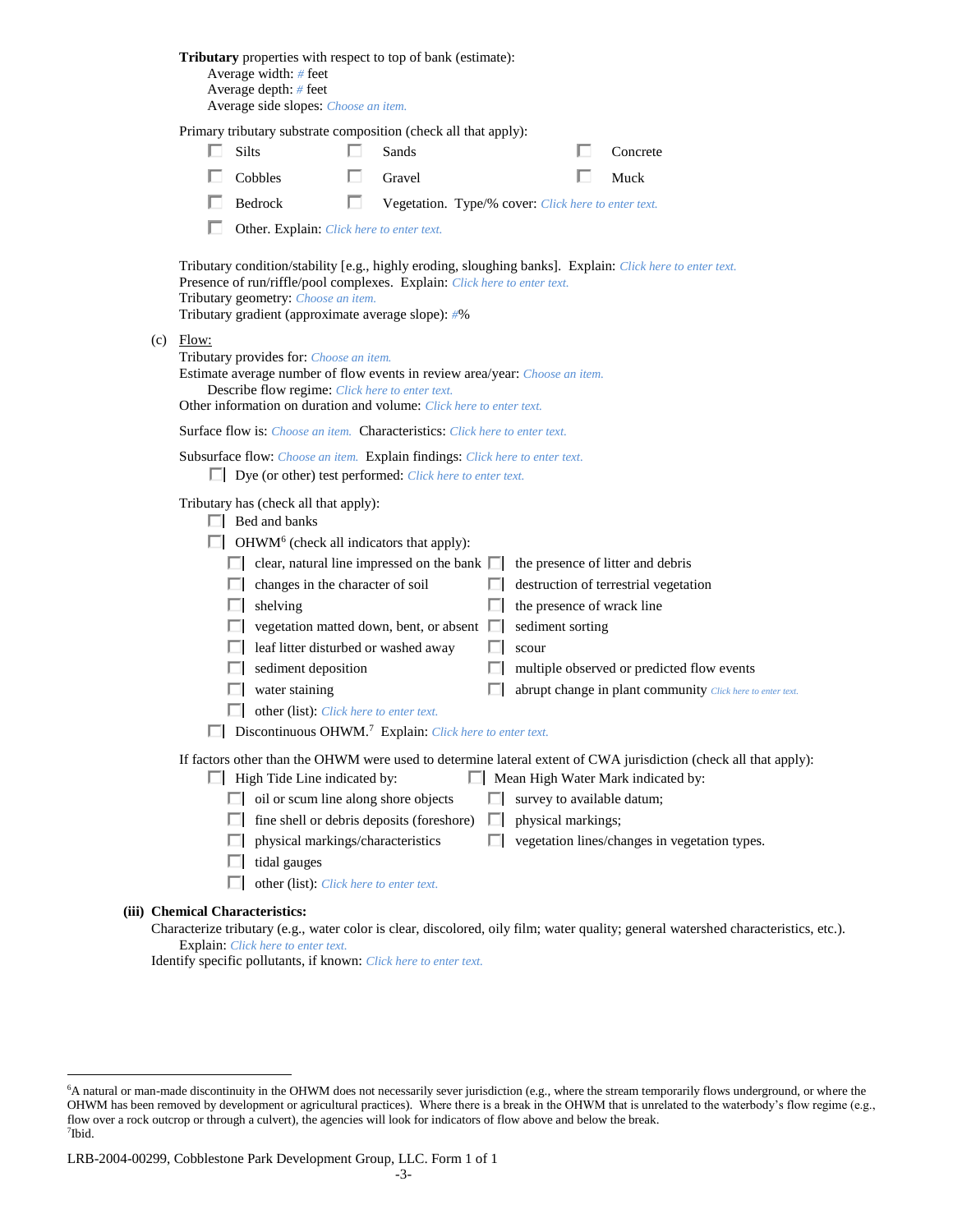## **(iv) Biological Characteristics. Channel supports (check all that apply):**

- Riparian corridor. Characteristics (type, average width): *Click here to enter text.*
- Wetland fringe. Characteristics: *Click here to enter text.*
- $\Box$  Habitat for:
	- Federally Listed species. Explain findings: *Click here to enter text.*
	- Fish/spawn areas. Explain findings: *Click here to enter text.*
	- Other environmentally-sensitive species. Explain findings: *Click here to enter text.*
	- Aquatic/wildlife diversity. Explain findings: *Click here to enter text.*

#### **2. Characteristics of wetlands adjacent to non-TNW that flow directly or indirectly into TNW**

#### **(i) Physical Characteristics:**

- (a) General Wetland Characteristics:
	- Properties:

Wetland size: *#* acres Wetland type. Explain: *Click here to enter text.*

Wetland quality. Explain: *Click here to enter text.*

Project wetlands cross or serve as state boundaries. Explain: *Click here to enter text.*

(b) General Flow Relationship with Non-TNW: Flow is: *Choose an item.* Explain: *Click here to enter text.*

Surface flow is: *Choose an item.* Characteristics: *Click here to enter text.*

Subsurface flow: *Choose an item.* Explain findings: *Click here to enter text.*

Dye (or other) test performed: *Click here to enter text.*

#### (c) Wetland Adjacency Determination with Non-TNW:

- $\Box$  Directly abutting
- Not directly abutting
	- Discrete wetland hydrologic connection. Explain: *Click here to enter text.*
	- $\Box$ Ecological connection. Explain: *Click here to enter text.*
	- $\Box$ Separated by berm/barrier. Explain: *Click here to enter text.*
- (d) Proximity (Relationship) to TNW

Project wetlands are *Choose an item.* river miles from TNW. Project waters are *Choose an item.* aerial (straight) miles from TNW. Flow is from: *Choose an item.* Estimate approximate location of wetland as within the *Choose an item.* floodplain.

#### **(ii) Chemical Characteristics:**

Characterize wetland system (e.g., water color is clear, brown, oil film on surface; water quality; general watershed characteristics; etc.). Explain: *Click here to enter text.*

Identify specific pollutants, if known: *Click here to enter text.*

### **(iii) Biological Characteristics. Wetland supports (check all that apply):**

- Riparian buffer. Characteristics (type, average width): *Click here to enter text.*
- Vegetation type/percent cover. Explain: *Click here to enter text.*
- **Habitat for:** 
	- Federally Listed species. Explain findings: *Click here to enter text*.
	- Fish/spawn areas. Explain findings: *Click here to enter text*.
	- Other environmentally-sensitive species. Explain findings: *Click here to enter text.*
	- Aquatic/wildlife diversity. Explain findings: *Click here to enter text.*

#### **3. Characteristics of all wetlands adjacent to the tributary (if any)**

All wetland(s) being considered in the cumulative analysis: *Choose an item.* Approximately (*#*) acres in total are being considered in the cumulative analysis.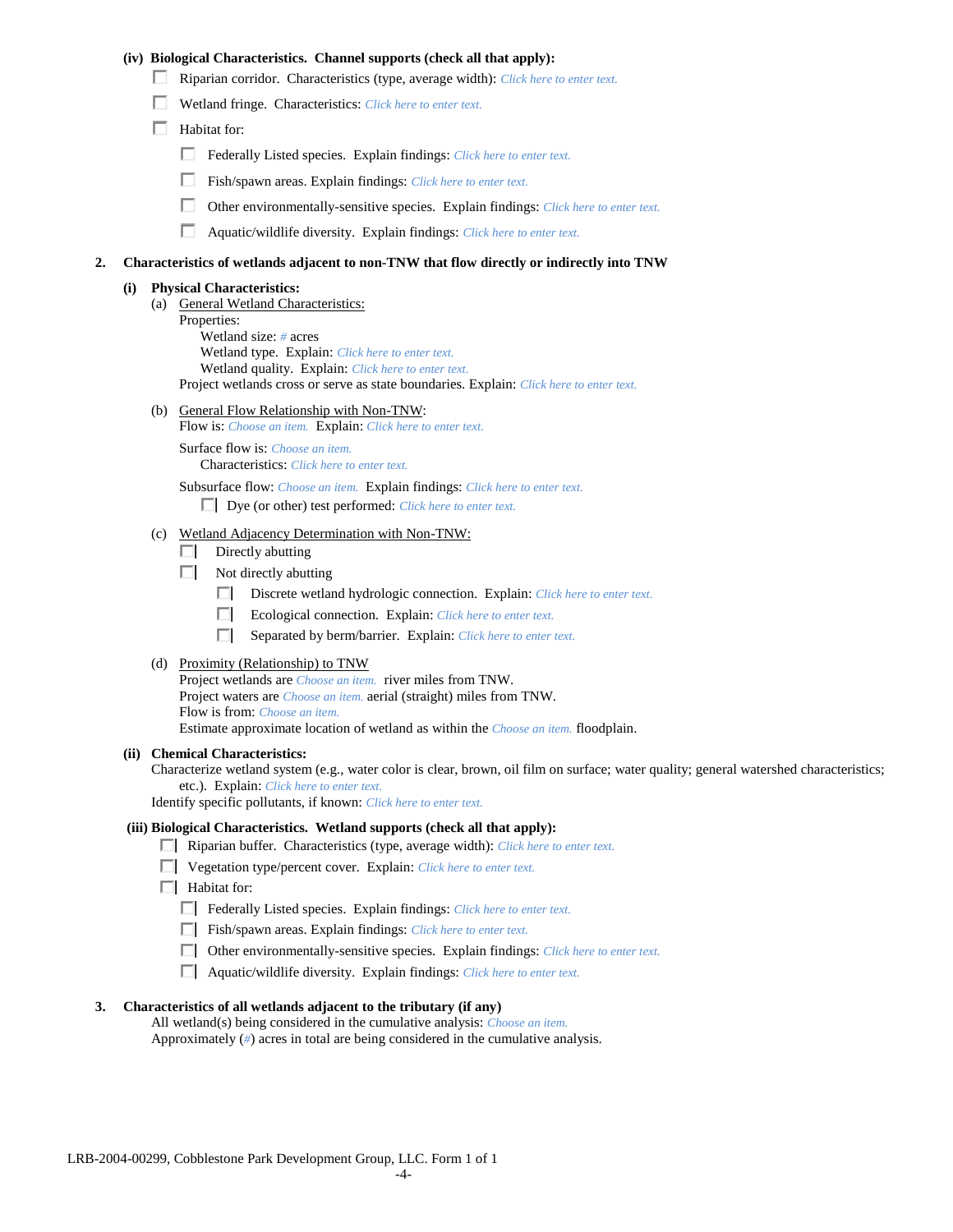For each wetland, specify the following:

| Directly abuts? $(Y/N)$ | Size (in acres) | Directly abuts? $(Y/N)$ | Size (in acres) |
|-------------------------|-----------------|-------------------------|-----------------|
|                         |                 |                         |                 |
| Y/N                     |                 | Y/N                     |                 |
| V/N                     |                 | Y/N                     |                 |
|                         |                 | 77N                     |                 |

Summarize overall biological, chemical and physical functions being performed: *Click here to enter text.*

## **C. SIGNIFICANT NEXUS DETERMINATION**

**A significant nexus analysis will assess the flow characteristics and functions of the tributary itself and the functions performed by any wetlands adjacent to the tributary to determine if they significantly affect the chemical, physical, and biological integrity of a TNW. For each of the following situations, a significant nexus exists if the tributary, in combination with all of its adjacent wetlands, has more than a speculative or insubstantial effect on the chemical, physical and/or biological integrity of a TNW. Considerations when evaluating significant nexus include, but are not limited to the volume, duration, and frequency of the flow of water in the tributary and its proximity to a TNW, and the functions performed by the tributary and all its adjacent wetlands. It is not appropriate to determine significant nexus based solely on any specific threshold of distance (e.g. between a tributary and its adjacent wetland or between a tributary and the TNW). Similarly, the fact an adjacent wetland lies within or outside of a floodplain is not solely determinative of significant nexus.** 

## **Draw connections between the features documented and the effects on the TNW, as identified in the** *Rapanos* **Guidance and discussed in the Instructional Guidebook. Factors to consider include, for example:**

- Does the tributary, in combination with its adjacent wetlands (if any), have the capacity to carry pollutants or flood waters to TNWs, or to reduce the amount of pollutants or flood waters reaching a TNW?
- Does the tributary, in combination with its adjacent wetlands (if any), provide habitat and lifecycle support functions for fish and other species, such as feeding, nesting, spawning, or rearing young for species that are present in the TNW?
- Does the tributary, in combination with its adjacent wetlands (if any), have the capacity to transfer nutrients and organic carbon that support downstream foodwebs?
- Does the tributary, in combination with its adjacent wetlands (if any), have other relationships to the physical, chemical, or biological integrity of the TNW?

## *Note: the above list of considerations is not inclusive and other functions observed or known to occur should be documented below:*

- **1. Significant nexus findings for non-RPW that has no adjacent wetlands and flows directly or indirectly into TNWs.** Explain findings of presence or absence of significant nexus below, based on the tributary itself, then go to Section III.D: *Click here to enter text.*
- **2. Significant nexus findings for non-RPW and its adjacent wetlands, where the non-RPW flows directly or indirectly into TNWs.**  Explain findings of presence or absence of significant nexus below, based on the tributary in combination with all of its adjacent wetlands, then go to Section III.D: *Click here to enter text.*
- **3. Significant nexus findings for wetlands adjacent to an RPW but that do not directly abut the RPW.** Explain findings of presence or absence of significant nexus below, based on the tributary in combination with all of its adjacent wetlands, then go to Section III.D: *Click here to enter text.*

## **D. DETERMINATIONS OF JURISDICTIONAL FINDINGS. THE SUBJECT WATERS/WETLANDS ARE (CHECK ALL THAT APPLY):**

- **1. TNWs and Adjacent Wetlands.** Check all that apply and provide size estimates in review area:
	- TNWs: *#* linear feet *#* width (ft), Or, *#* acres.
	- Wetlands adjacent to TNWs: *#* acres.
- **2. RPWs that flow directly or indirectly into TNWs.**
	- Tributaries of TNWs where tributaries typically flow year-round are jurisdictional. Provide data and rationale indicating that tributary is perennial: *Click here to enter text.*.
	- Tributaries of TNW where tributaries have continuous flow "seasonally" (e.g., typically three months each year) are jurisdictional. П. Data supporting this conclusion is provided at Section III.B. Provide rationale indicating that tributary flows seasonally: *Click here to enter text.*.

Provide estimates for jurisdictional waters in the review area (check all that apply):

- **Tributary waters:** # linear feet # width (ft).
- Other non-wetland waters: *#* acres.

Identify type(s) of waters: *Click here to enter text.*

## **3. Non-RPWs<sup>8</sup> that flow directly or indirectly into TNWs.**

 $\Box$  Waterbody that is not a TNW or an RPW, but flows directly or indirectly into a TNW, and it has a significant nexus with a

 $\overline{a}$ 

<sup>8</sup>See Footnote # 3.

LRB-2004-00299, Cobblestone Park Development Group, LLC. Form 1 of 1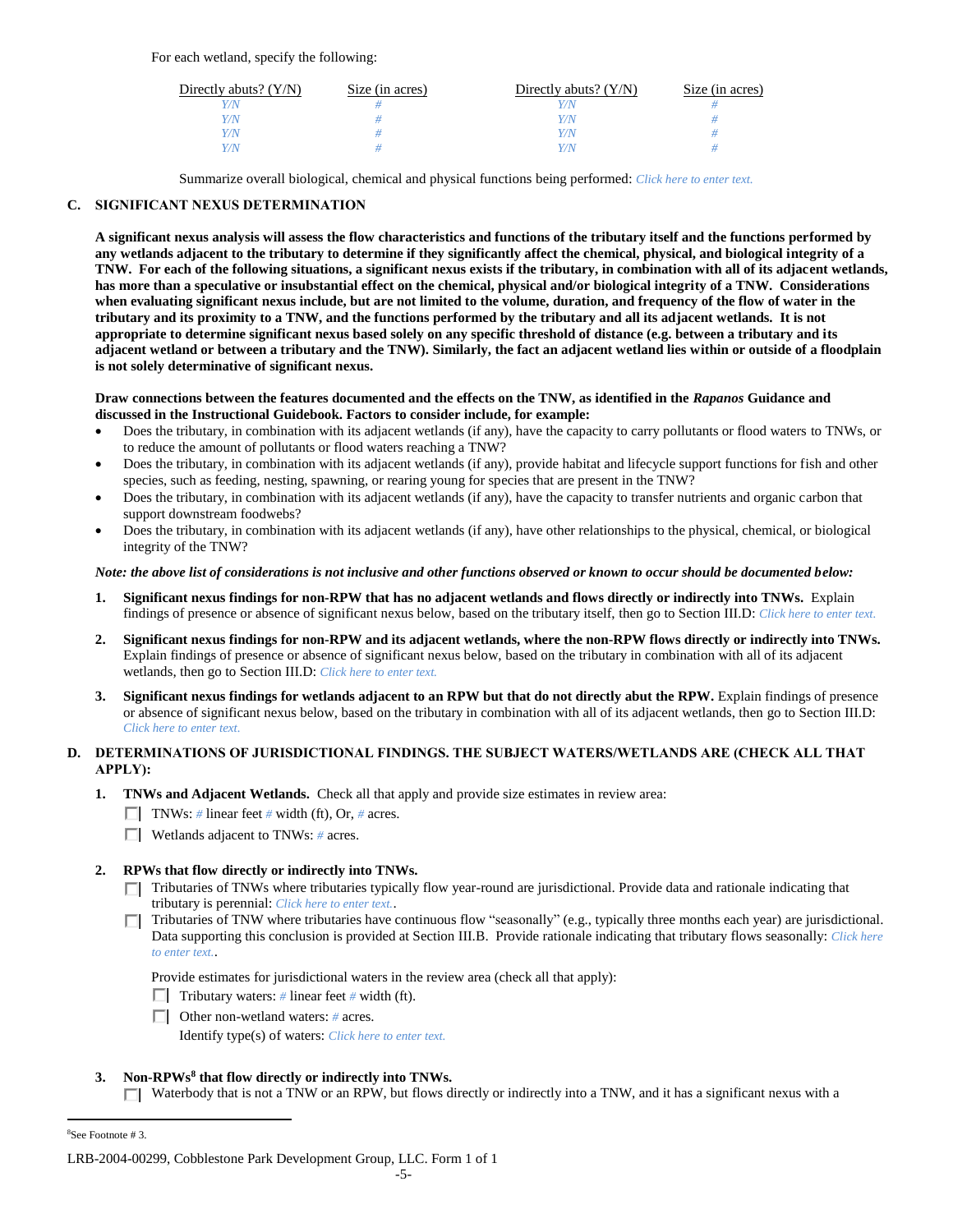TNW is jurisdictional. Data supporting this conclusion is provided at Section III.C.

Provide estimates for jurisdictional waters within the review area (check all that apply):

- Tributary waters: # linear feet # width (ft).
- Other non-wetland waters: *#* acres.

Identify type(s) of waters: *Click here to enter text.*

## **4. Wetlands directly abutting an RPW that flow directly or indirectly into TNWs.**

- **Netlands directly abut RPW and thus are jurisdictional as adjacent wetlands.** 
	- $\Box$  Wetlands directly abutting an RPW where tributaries typically flow year-round. Provide data and rationale indicating that tributary is perennial in Section III.D.2, above. Provide rationale indicating that wetland is directly abutting an RPW: *Click here to enter text.*

 $\Box$  Wetlands directly abutting an RPW where tributaries typically flow "seasonally." Provide data indicating that tributary is seasonal in Section III.B and rationale in Section III.D.2, above. Provide rationale indicating that wetland is directly abutting an RPW: *Click here to enter text.*

Provide acreage estimates for jurisdictional wetlands in the review area: *#* acres.

## **5. Wetlands adjacent to but not directly abutting an RPW that flow directly or indirectly into TNWs.**

 $\Box$  Wetlands that do not directly abut an RPW, but when considered in combination with the tributary to which they are adjacent and with similarly situated adjacent wetlands, have a significant nexus with a TNW are jurisidictional. Data supporting this conclusion is provided at Section III.C.

Provide acreage estimates for jurisdictional wetlands in the review area: *#* acres.

## **6. Wetlands adjacent to non-RPWs that flow directly or indirectly into TNWs.**

Wetlands adjacent to such waters, and have when considered in combination with the tributary to which they are adjacent П. and with similarly situated adjacent wetlands, have a significant nexus with a TNW are jurisdictional. Data supporting this conclusion is provided at Section III.C.

Provide estimates for jurisdictional wetlands in the review area: *#* acres.

## **7. Impoundments of jurisdictional waters. 9**

- As a general rule, the impoundment of a jurisdictional tributary remains jurisdictional.
- Demonstrate that impoundment was created from "waters of the U.S.," or
- П. Demonstrate that water meets the criteria for one of the categories presented above (1-6), or
- Demonstrate that water is isolated with a nexus to commerce (see E below).

## **E. ISOLATED [INTERSTATE OR INTRA-STATE] WATERS, INCLUDING ISOLATED WETLANDS, THE USE, DEGRADATION OR DESTRUCTION OF WHICH COULD AFFECT INTERSTATE COMMERCE, INCLUDING ANY SUCH WATERS (CHECK ALL THAT APPLY):<sup>10</sup>**

which are or could be used by interstate or foreign travelers for recreational or other purposes.

- $\Box$  from which fish or shellfish are or could be taken and sold in interstate or foreign commerce.
- which are or could be used for industrial purposes by industries in interstate commerce.
- Interstate isolated waters.Explain: *Click here to enter text.*
- Other factors.Explain: *Click here to enter text.*

## **Identify water body and summarize rationale supporting determination:** *Click here to enter text.*

Provide estimates for jurisdictional waters in the review area (check all that apply):

- **Tributary waters:** # linear feet # width (ft).
- Other non-wetland waters: *#* acres.

Identify type(s) of waters: *Click here to enter text.*

Wetlands: *#* acres.

 $\overline{a}$ 

## **F. NON-JURISDICTIONAL WATERS, INCLUDING WETLANDS (CHECK ALL THAT APPLY):**

- If potential wetlands were assessed within the review area, these areas did not meet the criteria in the 1987 Corps of Engineers Wetland Delineation Manual and/or appropriate Regional Supplements.
- П Review area included isolated waters with no substantial nexus to interstate (or foreign) commerce.
	- **Prior to the Jan 2001 Supreme Court decision in "***SWANCC*," the review area would have been regulated based solely on the

<sup>&</sup>lt;sup>9</sup> To complete the analysis refer to the key in Section III.D.6 of the Instructional Guidebook.

<sup>&</sup>lt;sup>10</sup> Prior to asserting or declining CWA jurisdiction based solely on this category, Corps Districts will elevate the action to Corps and EPA HQ for review consistent with the process described in the Corps/EPA *Memorandum Regarding CWA Act Jurisdiction Following Rapanos.*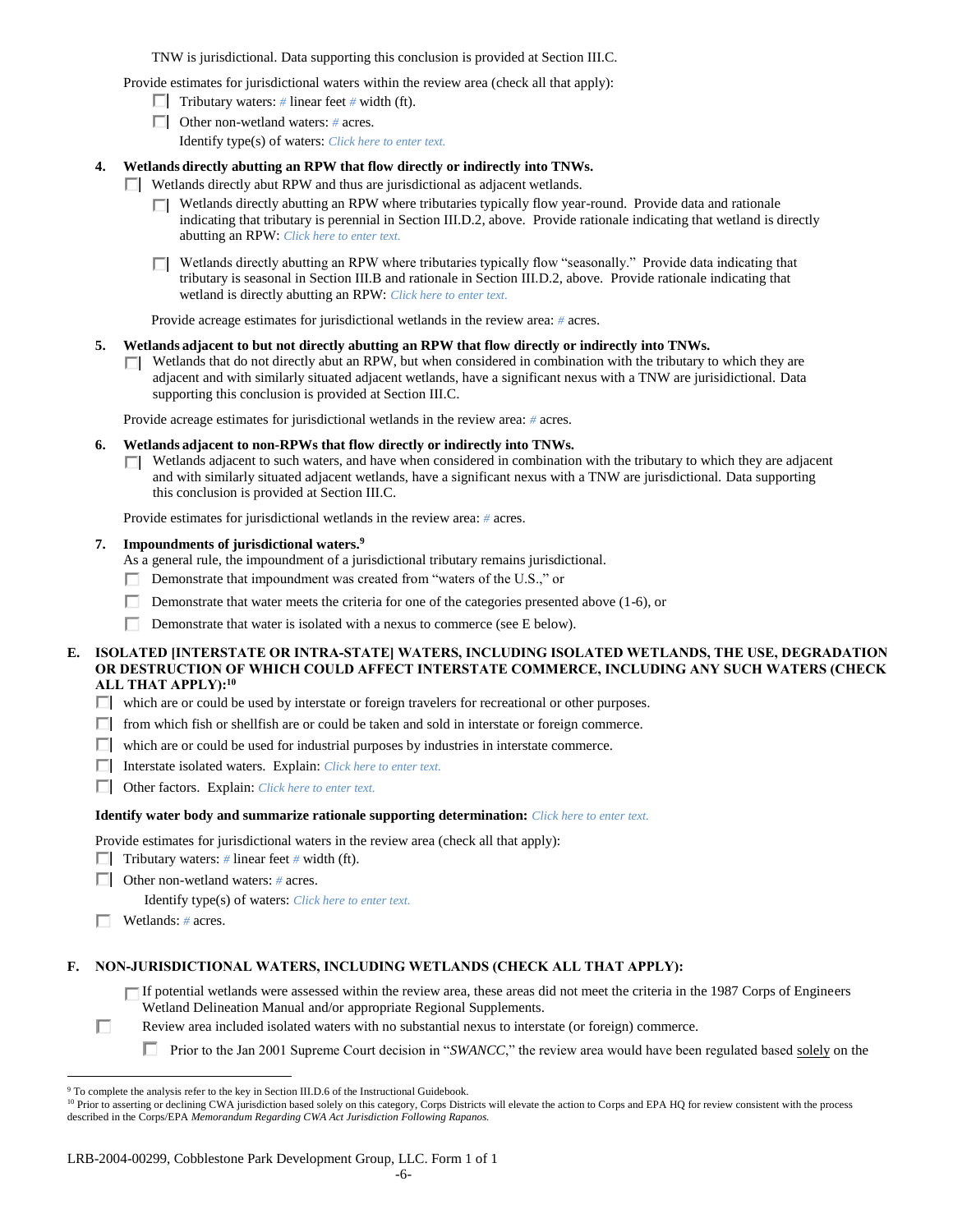"Migratory Bird Rule" (MBR).

- П Waters do not meet the "Significant Nexus" standard, where such a finding is required for jurisdiction. Explain: *Click here to enter text.*
- Other: (explain, if not covered above): Potentially jurisdictional waters and/or wetlands were assessed within the review area and ⊽ determined to be not jurisdictional. Explain: **Ex. Basin 1, Ex. Basin 2, Ex. Basin 3, Ex. Basin 4, and Ex. Basin 5 are stormwater basins that were excavated/constructed for the purpose of waste treatment and are therefore not considered WOUS as these features meet the terms set forth in 33CFR328.3 for WTSE ((Waste treatment systems, including treatment ponds or lagoons designed to meet the requirements of CWA (other than cooling ponds as defined in 40 CFR 123.11(m) which also meet the criteria of this definition) are not waters of the United States.)).**

Provide acreage estimates for non-jurisdictional waters in the review area, where the sole potential basis of jurisdiction is the MBR factors (i.e., presence of migratory birds, presence of endangered species, use of water for irrigated agriculture), using best professional judgment (check all that apply):

Non-wetland waters (i.e., rivers, streams): *#* linear feet *#* width (ft).

Lakes/ponds: *#* acres.

П. Other non-wetland waters: *#* acres. List type of aquatic resource: *Click here to enter text.*.

П. Wetlands: *#* acres.

Provide acreage estimates for non-jurisdictional waters in the review area that do not meet the "Significant Nexus" standard, where such a finding is required for jurisdiction (check all that apply):

- Non-wetland waters (i.e., rivers, streams): *#* linear feet *#* width (ft).
- Lakes/ponds: *#* acres.
- Other non-wetland waters: *#* acres. List type of aquatic resource: *Click here to enter text.*.
- Wetlands: *#* acres.

## **SECTION IV: DATA SOURCES.**

**A. SUPPORTING DATA. Data reviewed for JD (check all that apply -** checked items shall be included in case file and, where checked and requested, appropriately reference sources below):

- $\nabla$  Maps, plans, plots or plat submitted by or on behalf of the applicant/consultant: Location Map, Delineation Maps
- Data sheets prepared/submitted by or on behalf of the applicant/consultant.
	- $\Box$  Office concurs with data sheets/delineation report.
	- $\Box$  Office does not concur with data sheets/delineation report.
- □ Data sheets prepared by the Corps: *Click here to enter text*.
- Corps navigable waters' study: *Click here to enter text.*
- U.S. Geological Survey Hydrologic Atlas: USACE ORM NHD Datasets
	- **V** USGS NHD data.

П

- USGS 8 and 12 digit HUC maps.
- U.S. Geological Survey map(s). Cite scale & quad name: 7.5 Minute, Seville OH
- USDA Natural Resources Conservation Service Soil Survey. Citation: NRCS Web Soil Survey
- $|\nabla|$  National wetlands inventory map(s). Cite name: USACE ORM NWI Dataset
- State/Local wetland inventory map(s): *Click here to enter text.*
- FEMA/FIRM maps: USACE ORM FEMA Flood Hazard Dataset
- 100-year Floodplain Elevation is: *Click here to enter text.* (National Geodectic Vertical Datum of 1929)
- **Photographs:**  $\triangledown$  Aerial (Name & Date): Google Earth (9/2015, 7/2015, 6/2014, 4/2012, 10/2011)
	- or  $\Box$  Other (Name & Date): *Click here to enter text.*
- Previous determination(s). File no. and date of response letter: 2004-00299 JD May 5, 2004
- Applicable/supporting case law: *Click here to enter text.*
- Applicable/supporting scientific literature: *Click here to enter text.*
- Other information (please specify): *Click here to enter text.*
- **B. ADDITIONAL COMMENTS TO SUPPORT JD:** *Click here to enter text.*